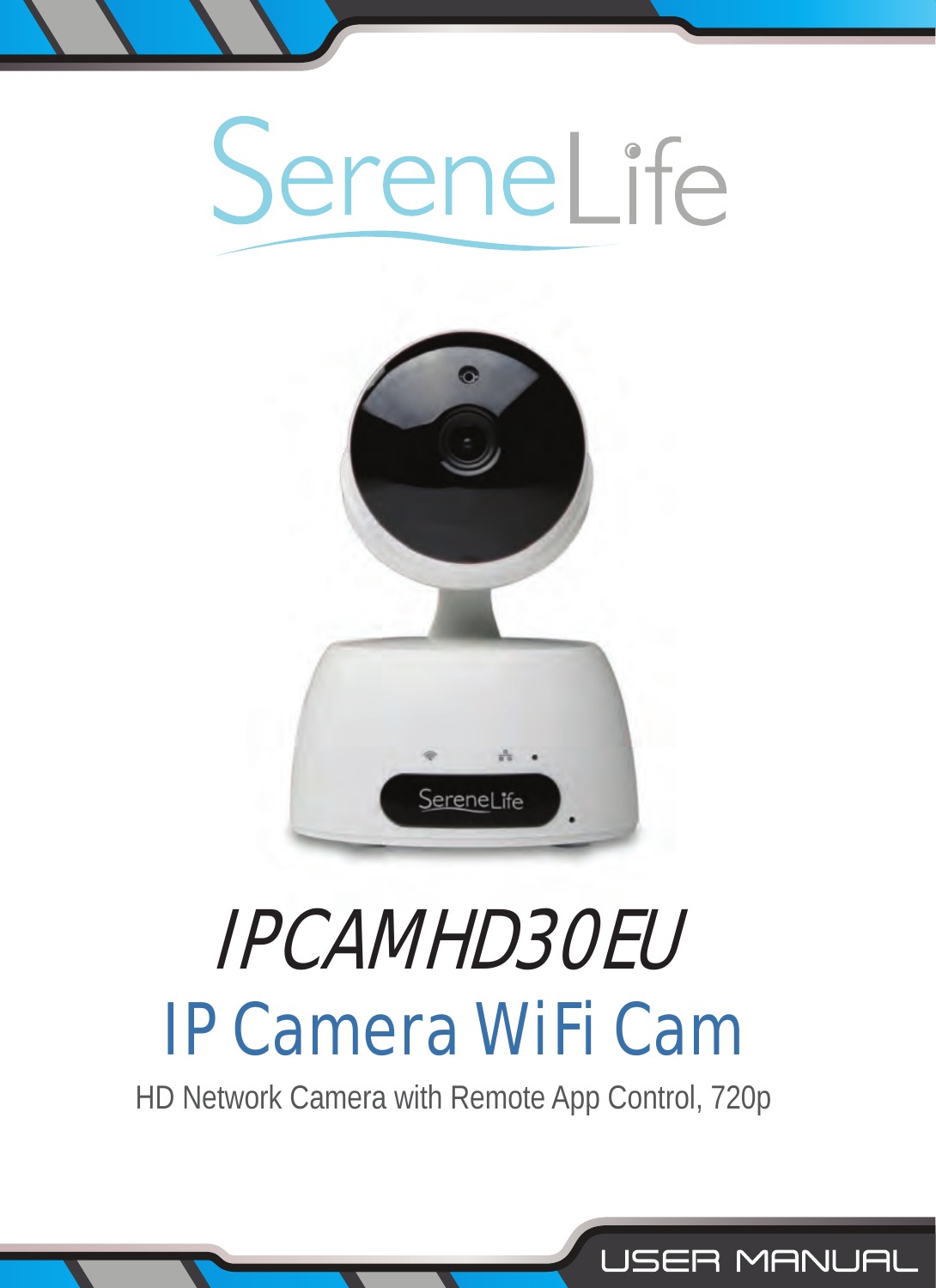## **TABLE OF CONTENTS:**

| CAMERA RECORDINGS <b>CAMERA RECORDINGS</b> |  |
|--------------------------------------------|--|
|                                            |  |
|                                            |  |
| <b>MOTION DETECTION</b>                    |  |
|                                            |  |
|                                            |  |
|                                            |  |
|                                            |  |
|                                            |  |
|                                            |  |
|                                            |  |

 $\overline{r}$  $\overline{\mathbf{r}}$   $\sqrt{2}$ 

 $\overline{\mathcal{L}}$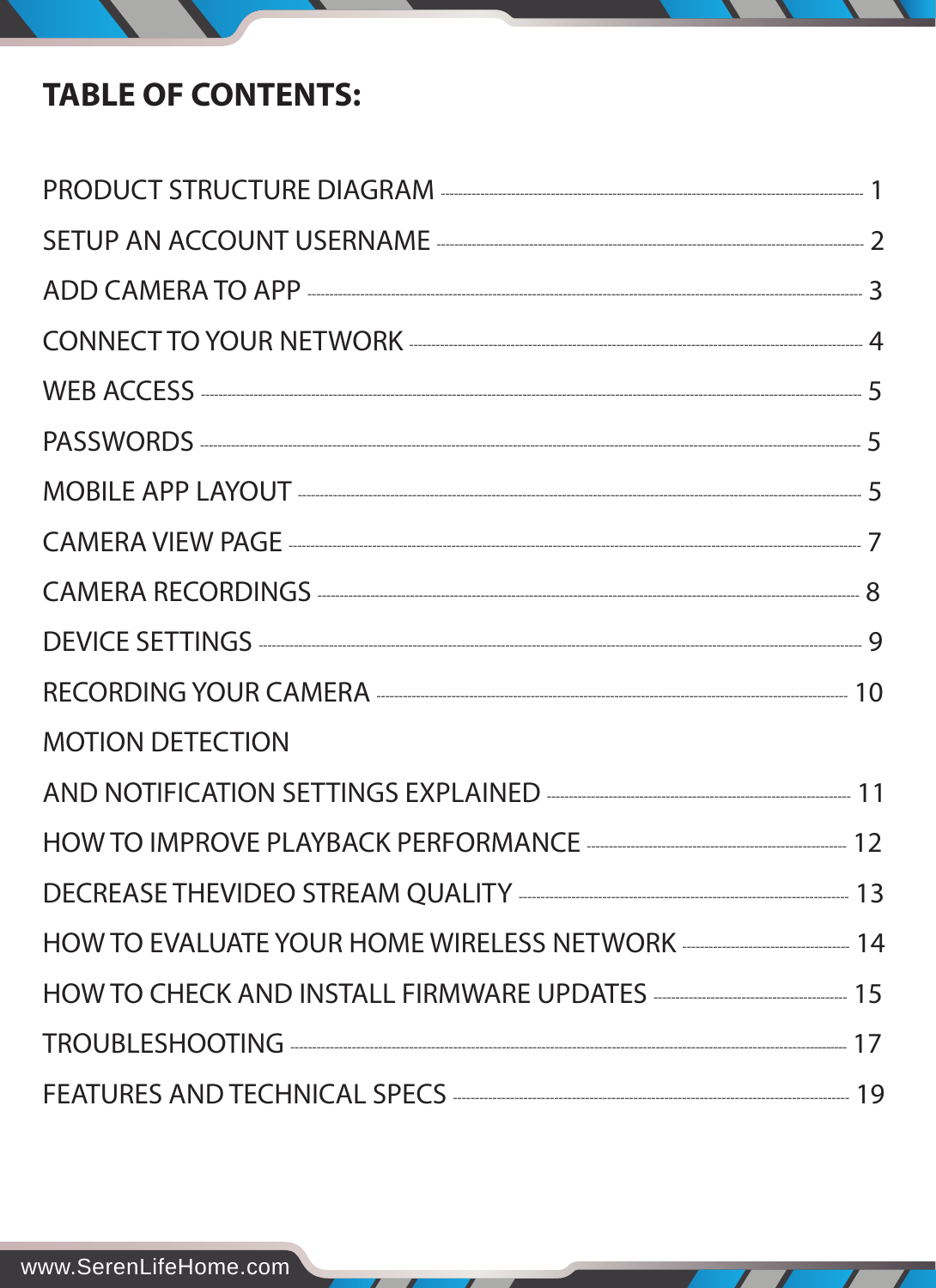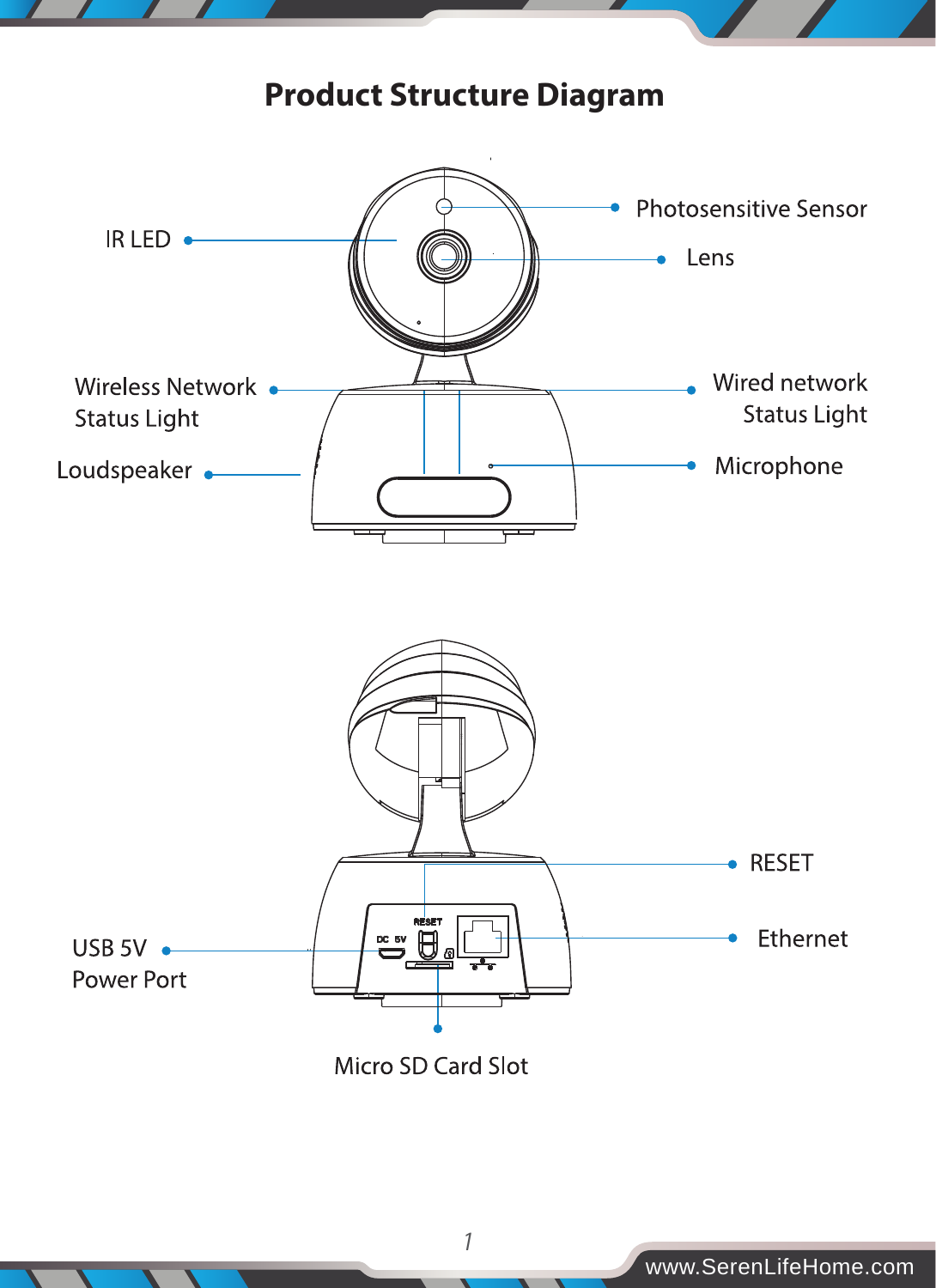Don't forget to register your camera with us online to get a free 1 year manufacturer's warranty!

Just go to **www.SereneLifeHome.com**

## **`SereneViewer' APP Installation**

A. Scan 'SereneViewer' APP QR code or search to download the app.





iOS Andriod

## **Setup an Account Username**



#### - Do not use email address

#### **Note:**

This user name will be used to access all of your cameras from the app or PC.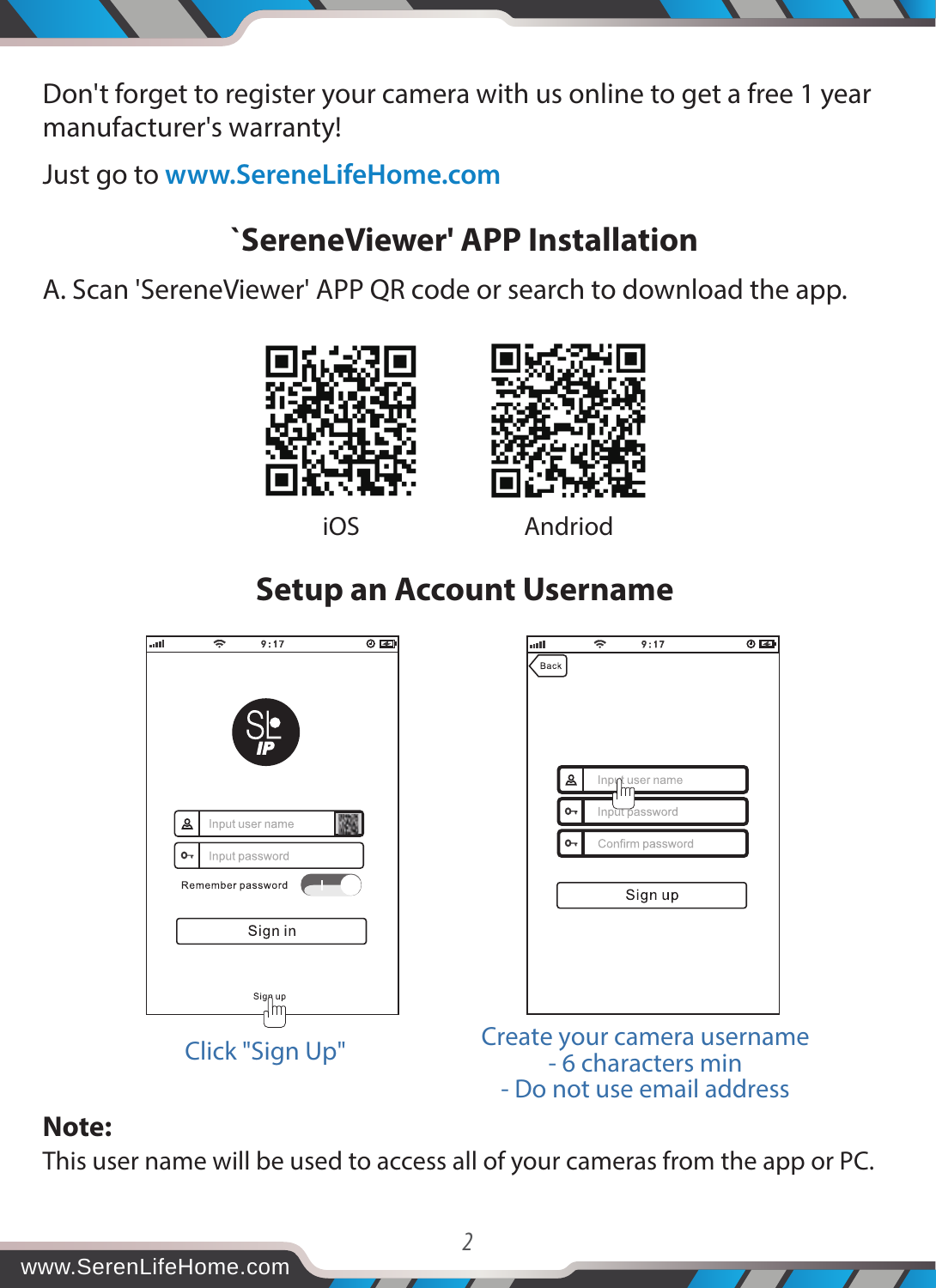

Create an account password - Click **"Sign Up"**

**Note:** This will be used to log in to all of the cameras on your account and can be separate from the camera password

| aaT  | 9:17<br>÷                                                                      | $\overline{\circ}$ |
|------|--------------------------------------------------------------------------------|--------------------|
| Back | User name must be at least<br>6-20 characters and must<br>begin with a letter. |                    |
| &    | yanfa10                                                                        |                    |
| ٥.,  |                                                                                |                    |
| ٥.   |                                                                                |                    |
|      | Password is 6-20 alphanumeric characters                                       |                    |
|      | Sign up<br>Π                                                                   |                    |

## **Add Camera to APP**

1. Enter 'Device List' and click '+' icon at the top of left corner. Then scan the device ID QR code.

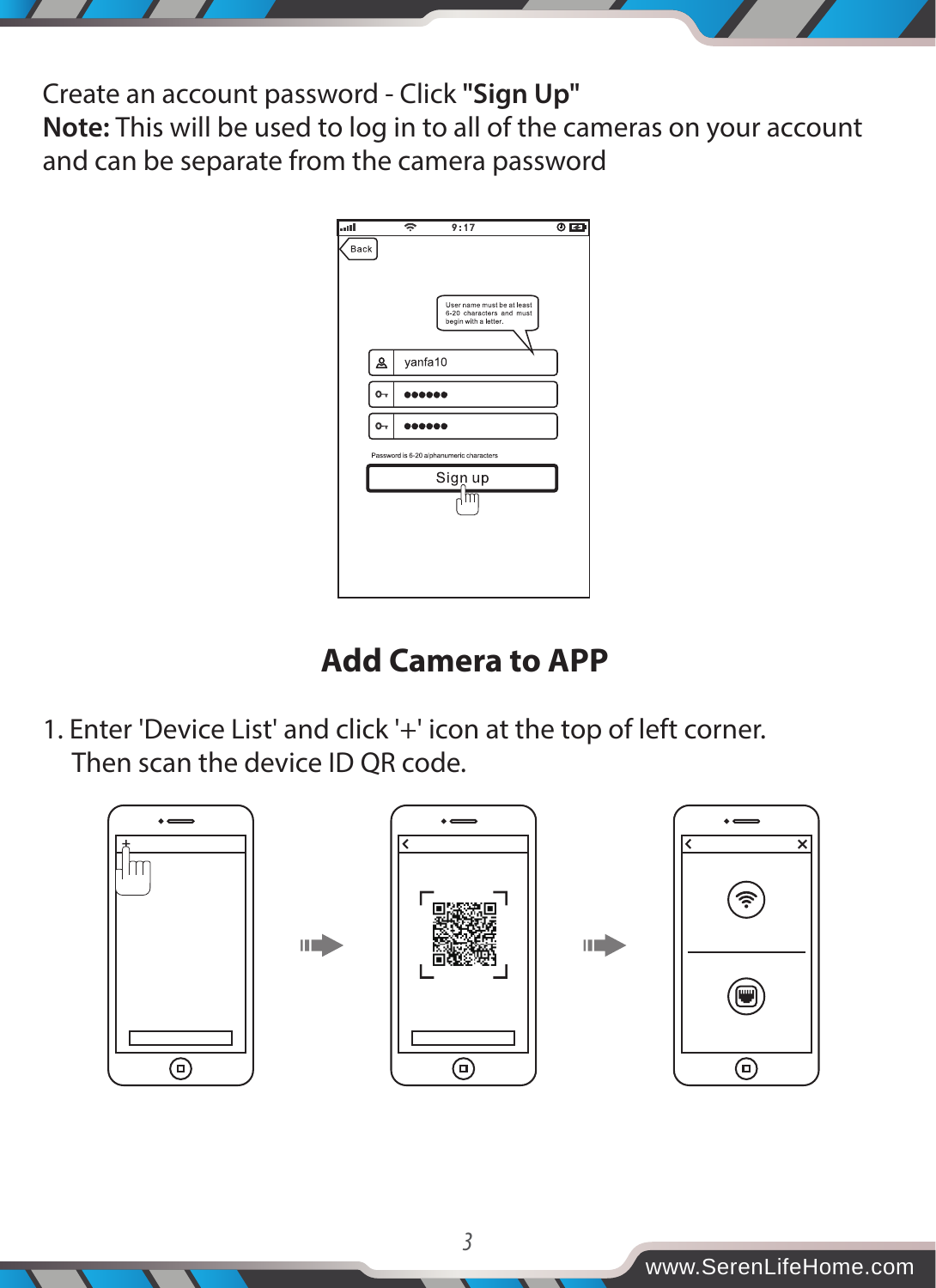

#### **Connect to Your Network**

Choose method 1 or 2 for setup

#### **Method 1: Wired Setup**

-Connect power, Ethernet cable as above.

-Wait 50 seconds for  $(\frac{p}{\sigma^2})$  indicator on the camera to flash green -After scanning QR code - select the "Ethernet Connection" option



#### **Method 2: Wi-Fi Connection**

**•** Make sure you are in the same room as your wireless router and plug camera into power.

#### **QR Code Method:**

• Wait 1-2 min for camera boot up, scanning QR Code, watch for the WiFi indicator on the front of the camera to flash red and green alternating. Click the Wi-Fi connection icon,operate it under the APP instructions.

![](_page_5_Figure_11.jpeg)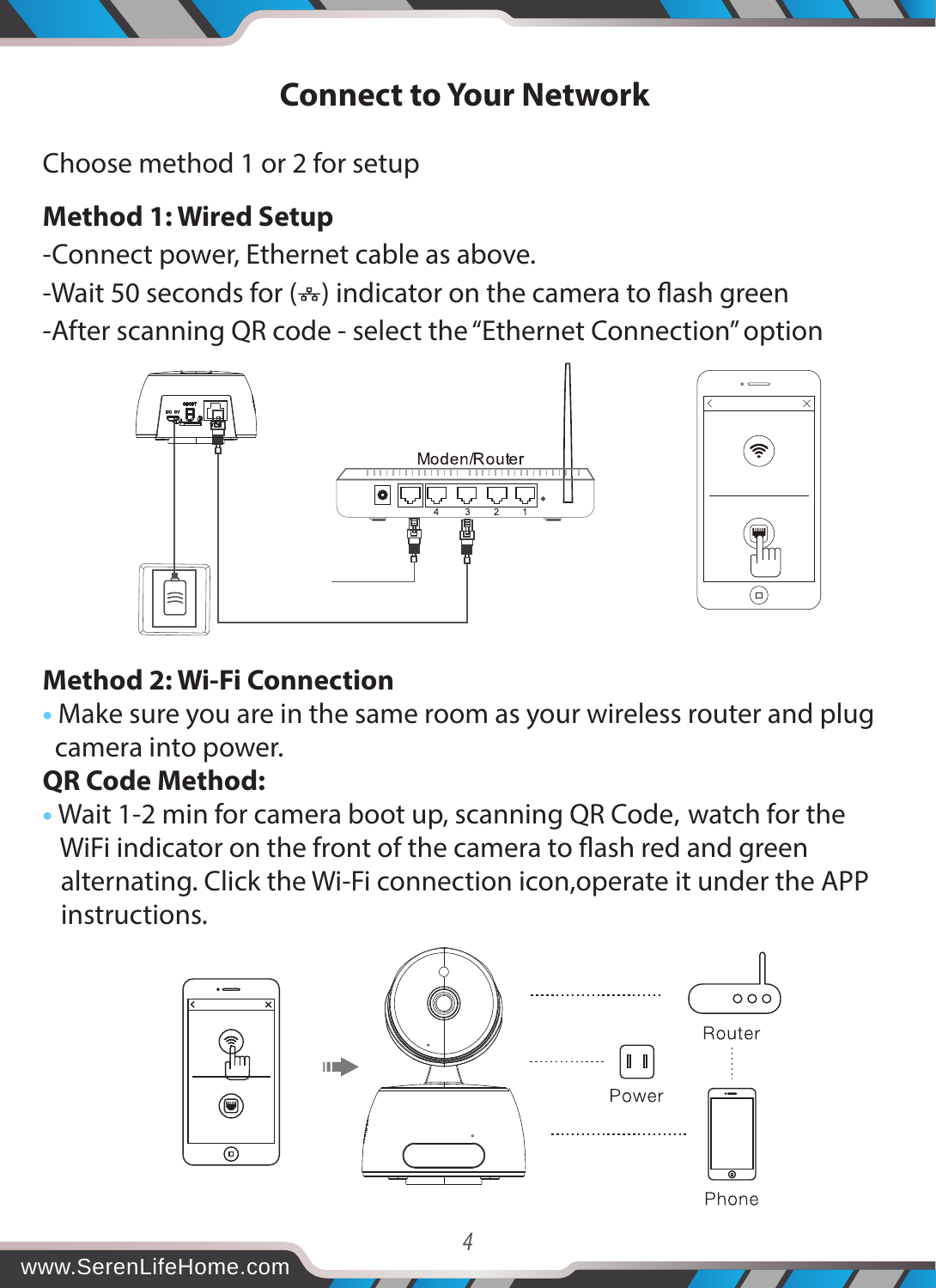![](_page_6_Picture_0.jpeg)

#### **Web Access:**

After setting up your camera on the mobile phone - you can use your account username and password to access the cameras from any device with an internet browser

#### **Log on to the website:**

**http://cloud.serenelifehome.com/**

#### **Passwords**

Should you happen to forget a camera's individual password you can reset it by performing a hardware reset. Just use a pin to press and hold the reset switch for 12 - 15 seconds. The camera will reboot and run through pan and tilt.

If you forget your account password you will need to register a new account and pair the cameras again.

Accounts are never associated with an email address for password recovery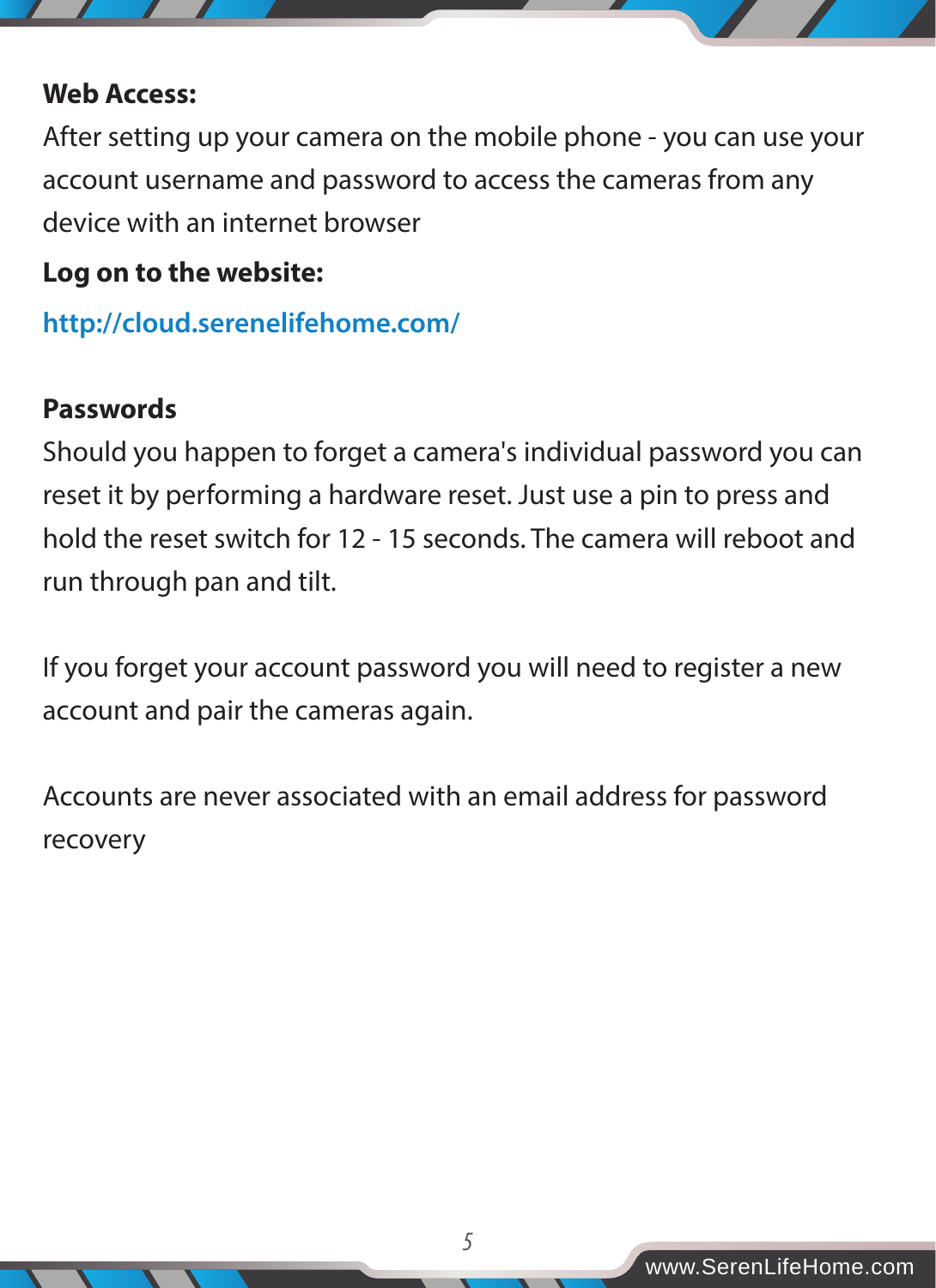#### **Mobile App Layout**

The main screen is your device list. You will see a thumbnail preview for all cameras added to your account.

#### **Use this menu to**

- Switch between different cameras
- Add new devices
- Access and change app global settings

#### **App Settings**

You can change your user admin and guest password and check the app software version.

**Add Device** Add your cloud camera to your account through<br>the icon.

![](_page_7_Picture_9.jpeg)

*6*

**Alarm Messages** Shows which cameras have detected motion.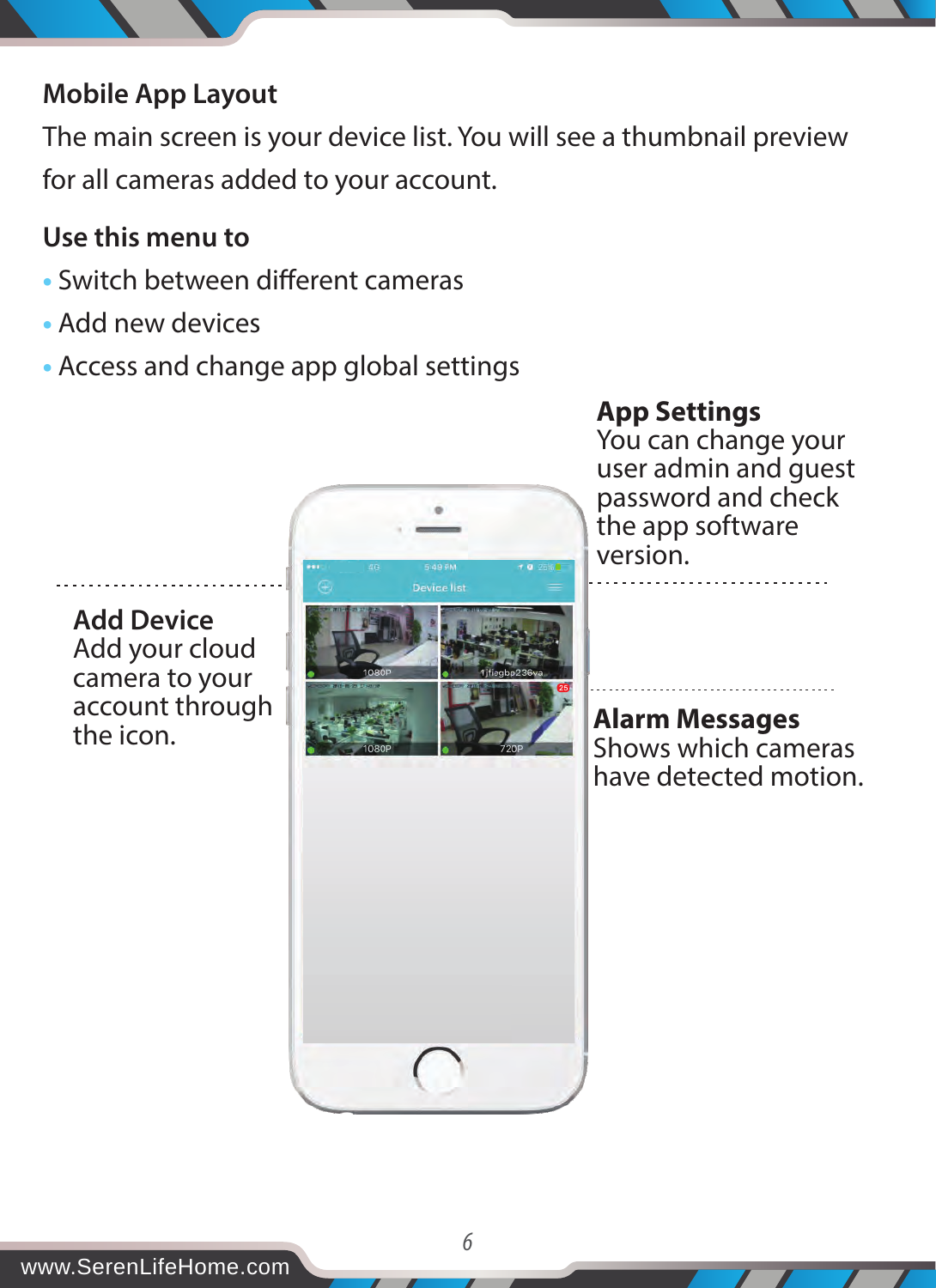![](_page_8_Picture_0.jpeg)

#### **Camera View Page**

This page give you access to all camera specific actions and settings

- Hold the phone vertically or horizontally to switch between full screen mode
- Swipe left and right on the video to reposition the camera
- Spread two fingers apart to zoom in

![](_page_8_Picture_6.jpeg)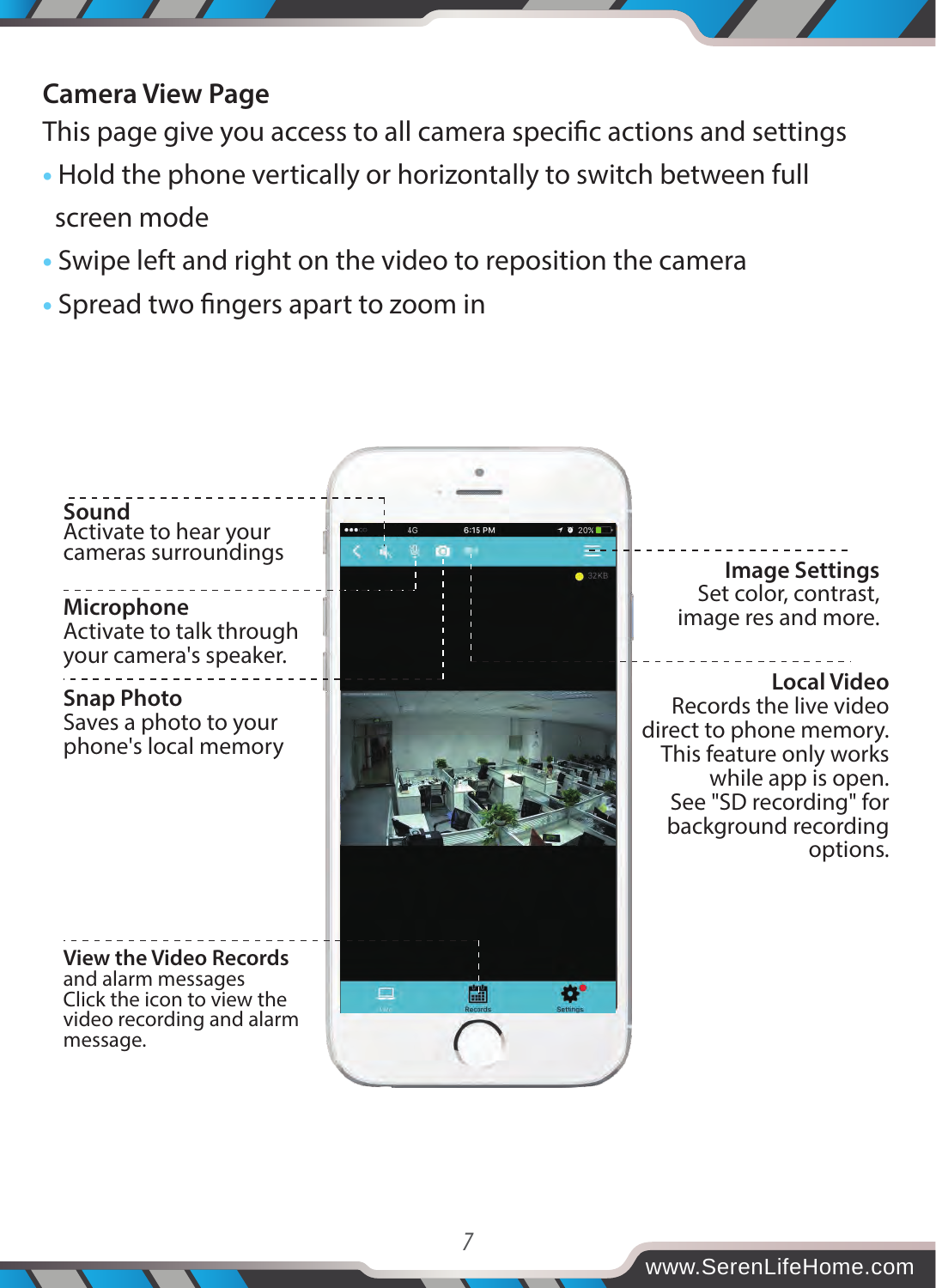![](_page_9_Picture_0.jpeg)

#### **Camera Recordings**

Enter into the interface of "information and video viewing" can see the alarm information and video of storage device (Micro SD or cloud box), users can quickly search the information and video by choose the time or category.

![](_page_9_Figure_3.jpeg)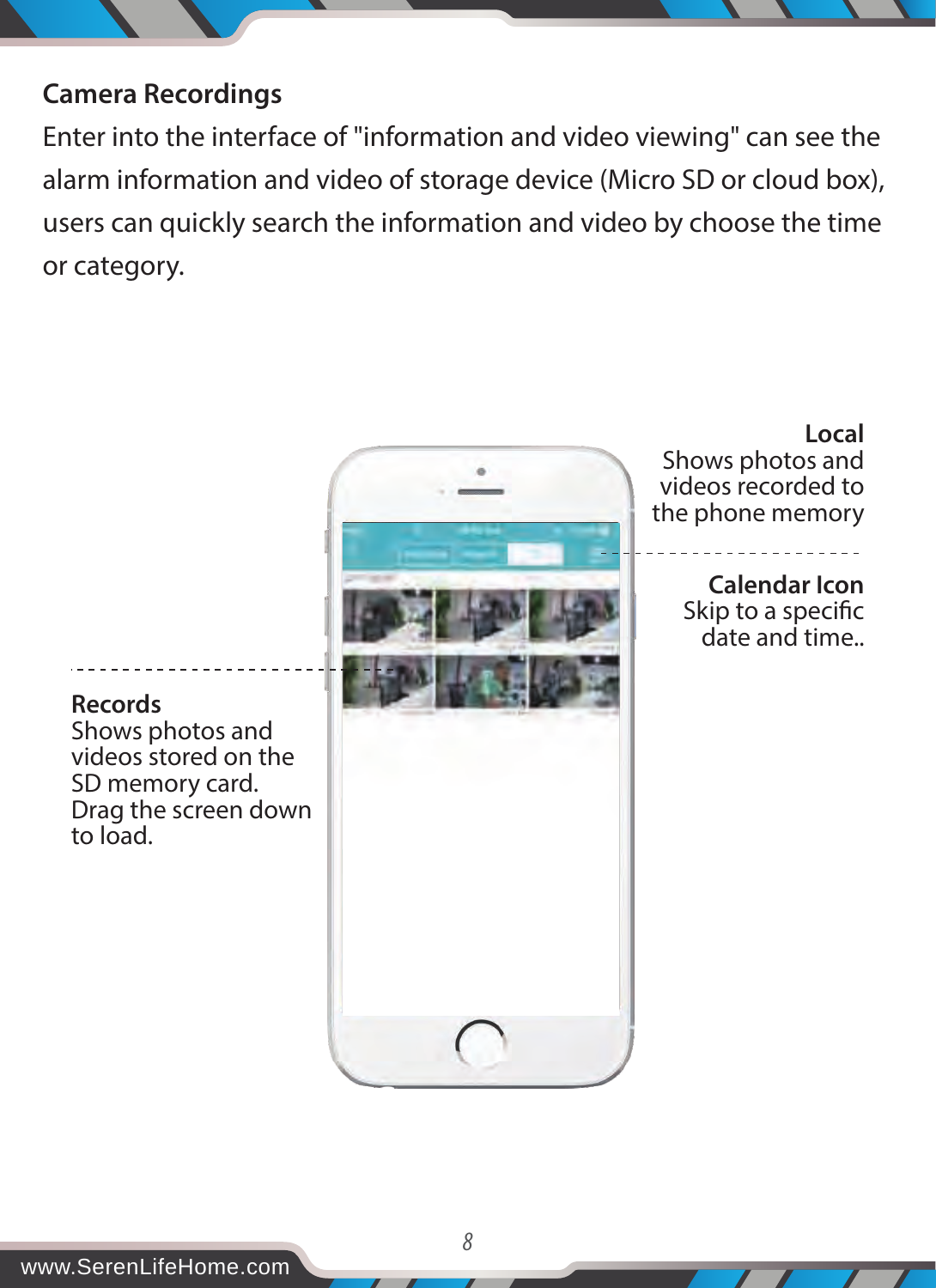![](_page_10_Picture_0.jpeg)

#### **Device Settings**

This screen allows you to check and set camera specific settings. If you see the red dot icon - a firmware update is available. Install available firmware updates to ensure the camera features are working as intended.

![](_page_10_Figure_3.jpeg)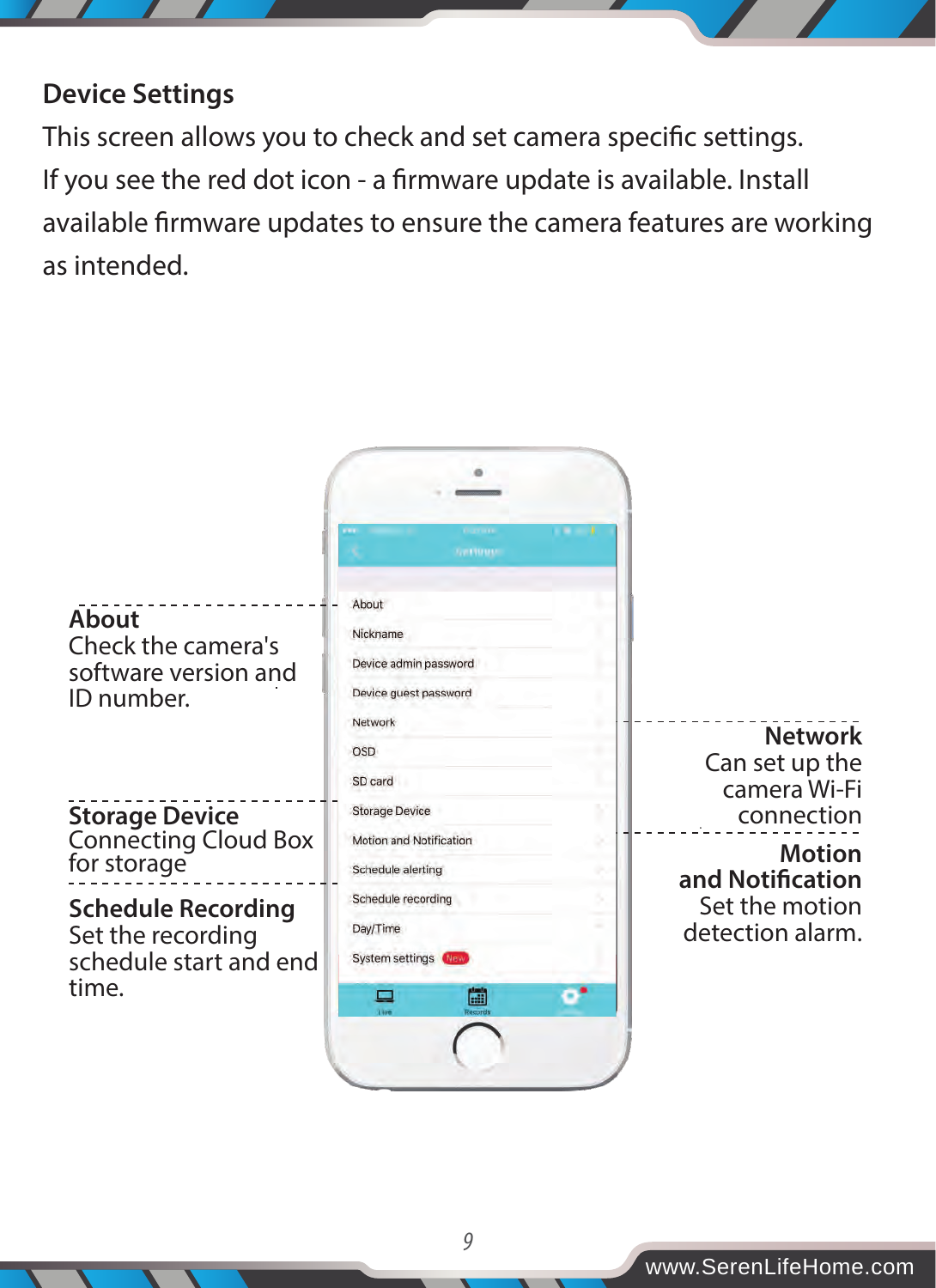![](_page_11_Picture_0.jpeg)

#### **Recording Your Camera**

You can choose 3 options for storing recordings for your camera

#### **1) Local storage**

This is the most simple method - just point and shoot. This only works while The phone app is open and running and will take up memory on your phone.

#### **2) SD storage**

Install an SD card and open up a world of possibilities! Choose between scheduled recording, motion detection triggered recording or just let it run! The oldest videos will be overwritten to make room for the newest. You can download and save the videos from the mobile or website.

#### **3) CloudBox storage**

Sometimes SD storage just doesn't cut it. With a limit of 32g and the fact that the videos are stored directly in the camera - many people prefer the peace of mind the CloudBox can bring. Purchase the cloud box and back up 2TB of video storage from any device on a single network and check the videos from the same login. Find the CloudBox for sale on Amazon now!

*10*

Search **"SereneLife CloudBox"**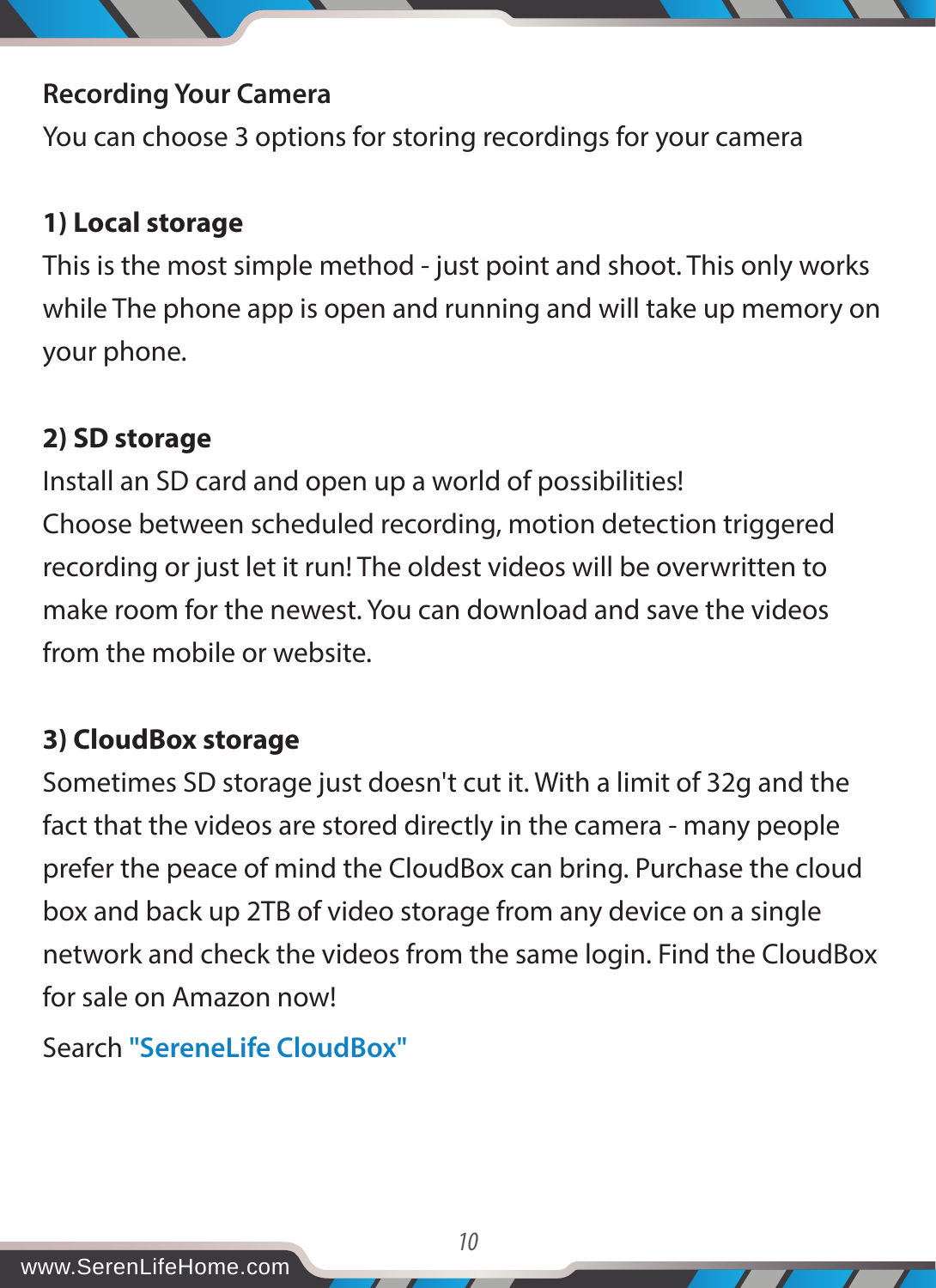![](_page_12_Picture_0.jpeg)

#### **Motion Detection and Notification Settings Explained**

You can set notification settings separately for any camera in your account. To access the notification settings, select your camera, and go to the settings tap - then scroll down to "**motion detection**"

| $C$ Back     | 3-52-AM<br><b>Motion Detection</b> |    |
|--------------|------------------------------------|----|
|              |                                    |    |
| Enabled      |                                    |    |
|              | MOTION DETECTION SENSITIVITY       |    |
| Day          |                                    | 90 |
| Night        |                                    | 90 |
| MOTION ALERT |                                    |    |
| Snapshots    |                                    |    |
| Record       |                                    |    |
|              | Apply                              |    |
|              |                                    |    |
|              |                                    |    |
|              |                                    |    |
|              |                                    |    |
|              |                                    |    |

Slide the slider to enable motion detection

You can then choose what actions you would like to occur when your camera detections motion. Recordwill record video to the SD card while the camera detects motion.

You can also turn push notifications on and off by selecting "turn alert on" or "turn alert off"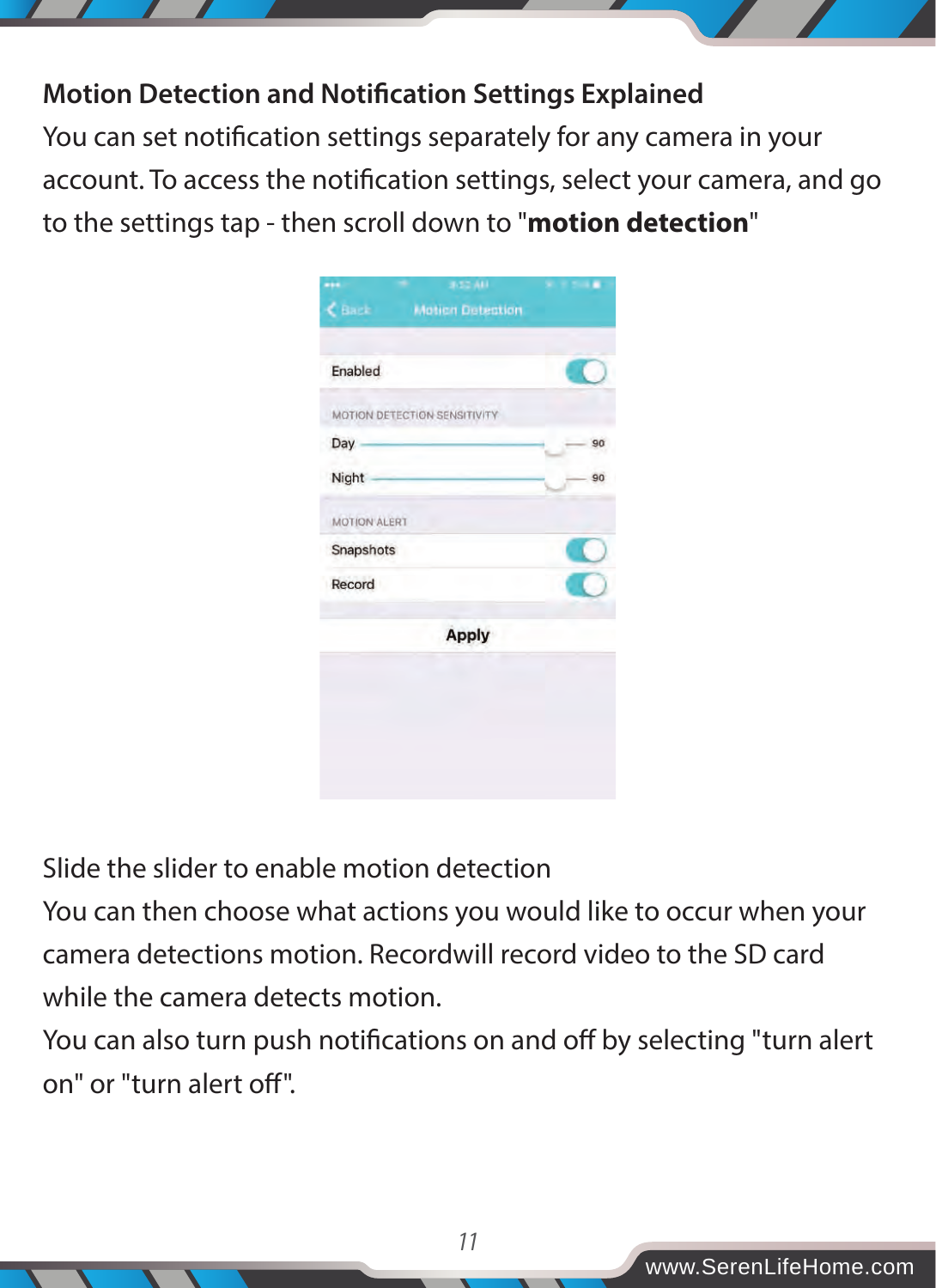If you are finding your camera is alerting you needlessly or failing to alert you if someone is moving, you can adjust the sensitivity for motion detection for the camera.

Go to "settings" > "**Motion Sensitivity**" and adjust the sliders for day and night seperately

#### **How to Improve Playback Performance Choppy video?**

Try the following to ease up the demands for data on your camera...

#### **Decrease the Video Stream Quality**

You can drop the resolution setting for the camera to make it easier on your home network's bandwidth.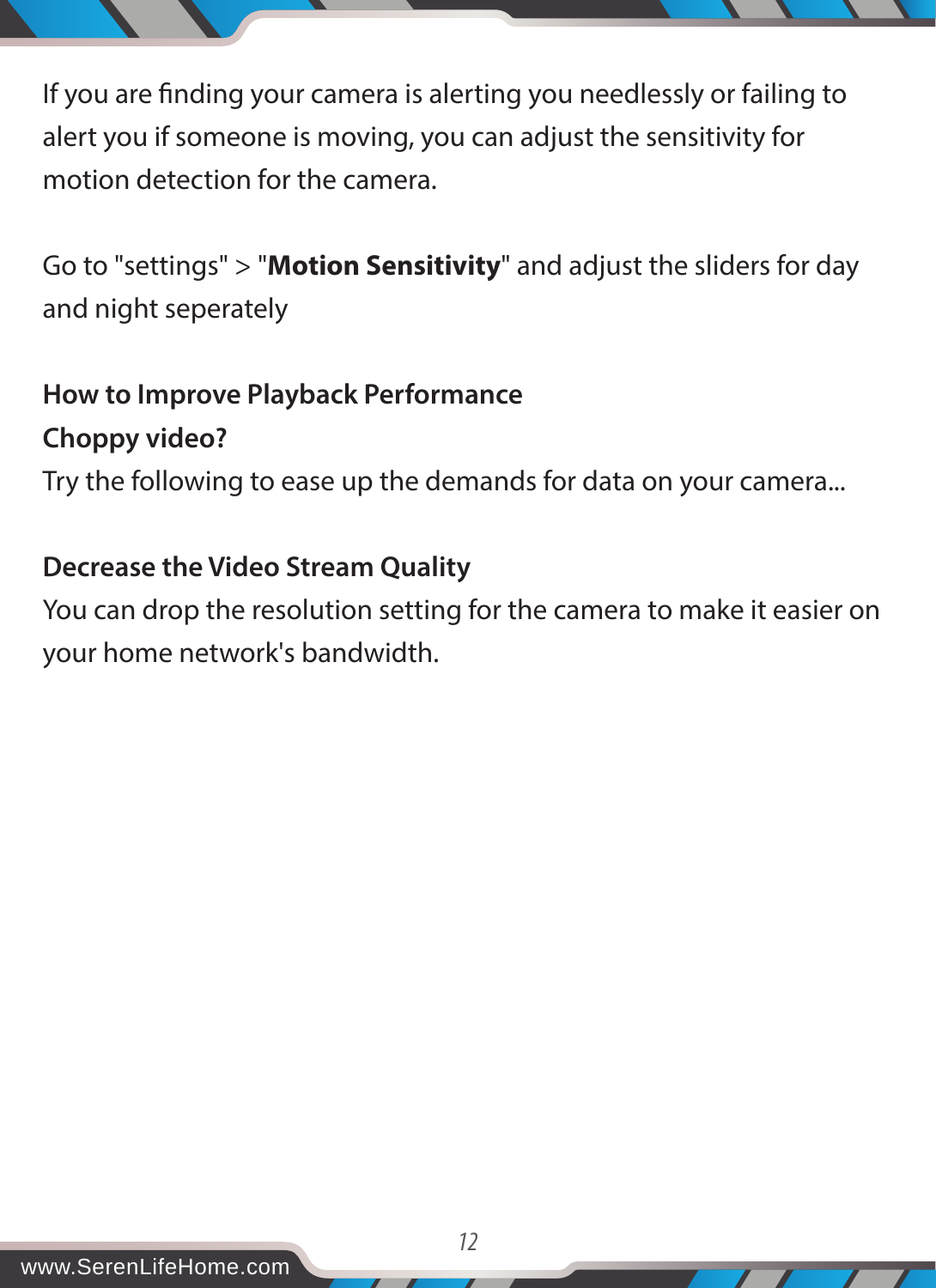![](_page_14_Picture_0.jpeg)

Just open up the setting here and adjust until you get the desired performance level.

![](_page_14_Picture_2.jpeg)

Plug your camera into a wired data connection

Do some tests before throwing in the towel for using the camera wirelessly

But the facts remain - wires are still quicker...

### **How to evaluate your home wireless network Evaluate your wireless network**

Cameras having trouble with wireless? You may want to consider upgrading your wireless network.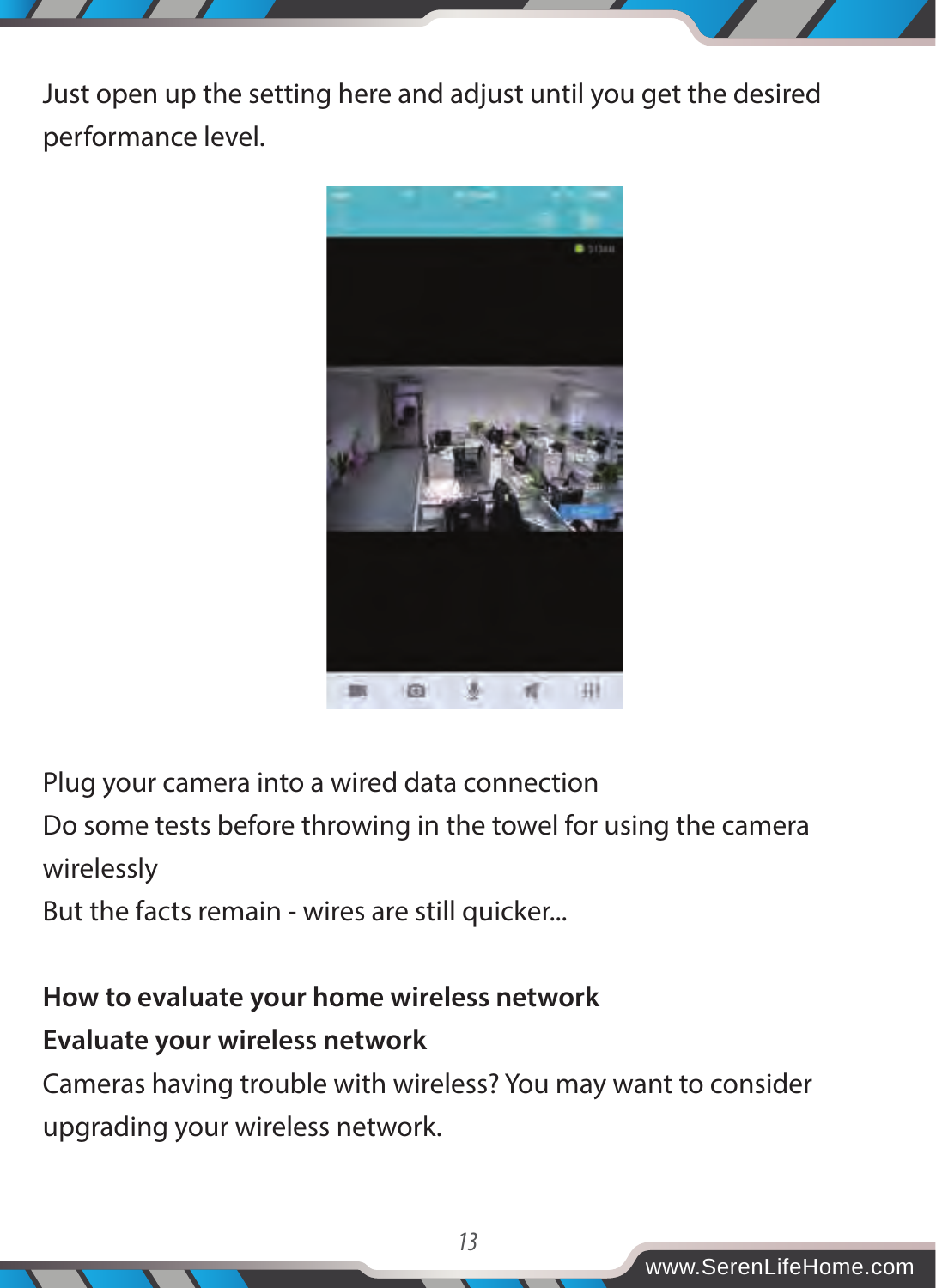Lets do a basic evaluation of your home wireless network. First, we recommend comparing your network speed with your wireless speed.

- 1. Run a speedtest from a laptop of desktop connected to your router with a wired connection. http://www.speedtest.net/
- 2. Compare this value to your wireless network apps like "Speed Test" to see if you have enough available data in the area you would like to set the camera.
- 3. Test your network range
	- What is your download speed in the same room as your wireless router?
	- What is the download speed in the location you are trying to install the camera?
	- Is there a significant drop?

#### **What to upgrade?**

- 1. If your wired connection is too slow to reach the bandwidth requirements of the camera you may need to consider upgrading your internet service.
- 2. If you have a significant drop in data when testing a wireless connection in the same room as your router, you may want to consider upgrading to a router that can provide higher data transmission speeds
- 3. If you see a significant drop in data when testing in the area you want to install your camera you can either look for an upgraded router that will offer additional range or you can expand your router range with a signal booster.

#### **How to check and install firmware updates**

Firmware updates ensure our new features will work 100% for your camera. It is a good idea to install them when you see they are available.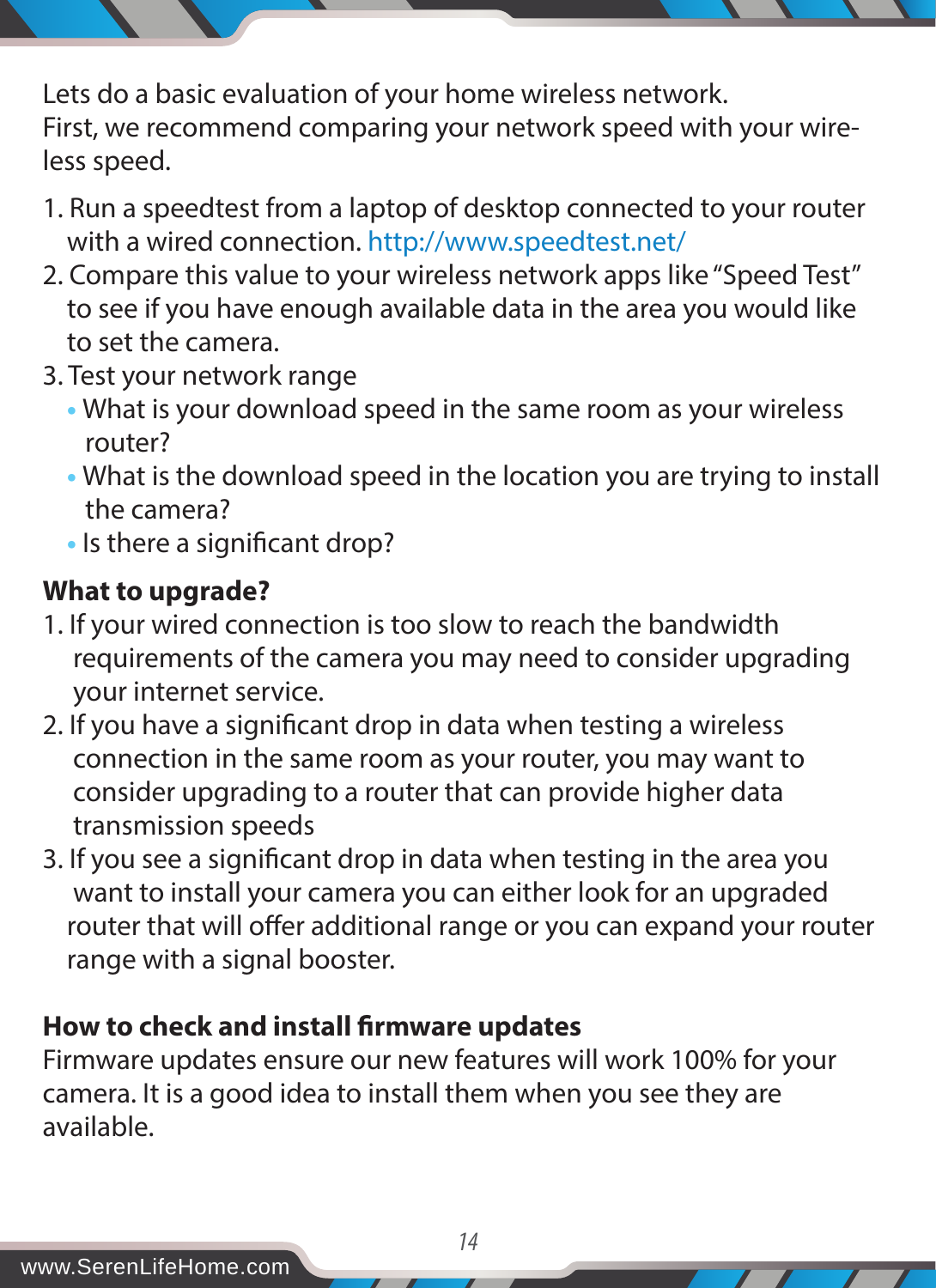![](_page_16_Picture_0.jpeg)

It is reccomended that you install updates while on a wired connection to your router.

This will ensure loss of bandwith is not an issue during updates

#### **To check and install firmware updates**

![](_page_16_Picture_4.jpeg)

1. Tap the device preview image

![](_page_16_Picture_6.jpeg)

2. Look for red dot indicating firmware update available - then enter settings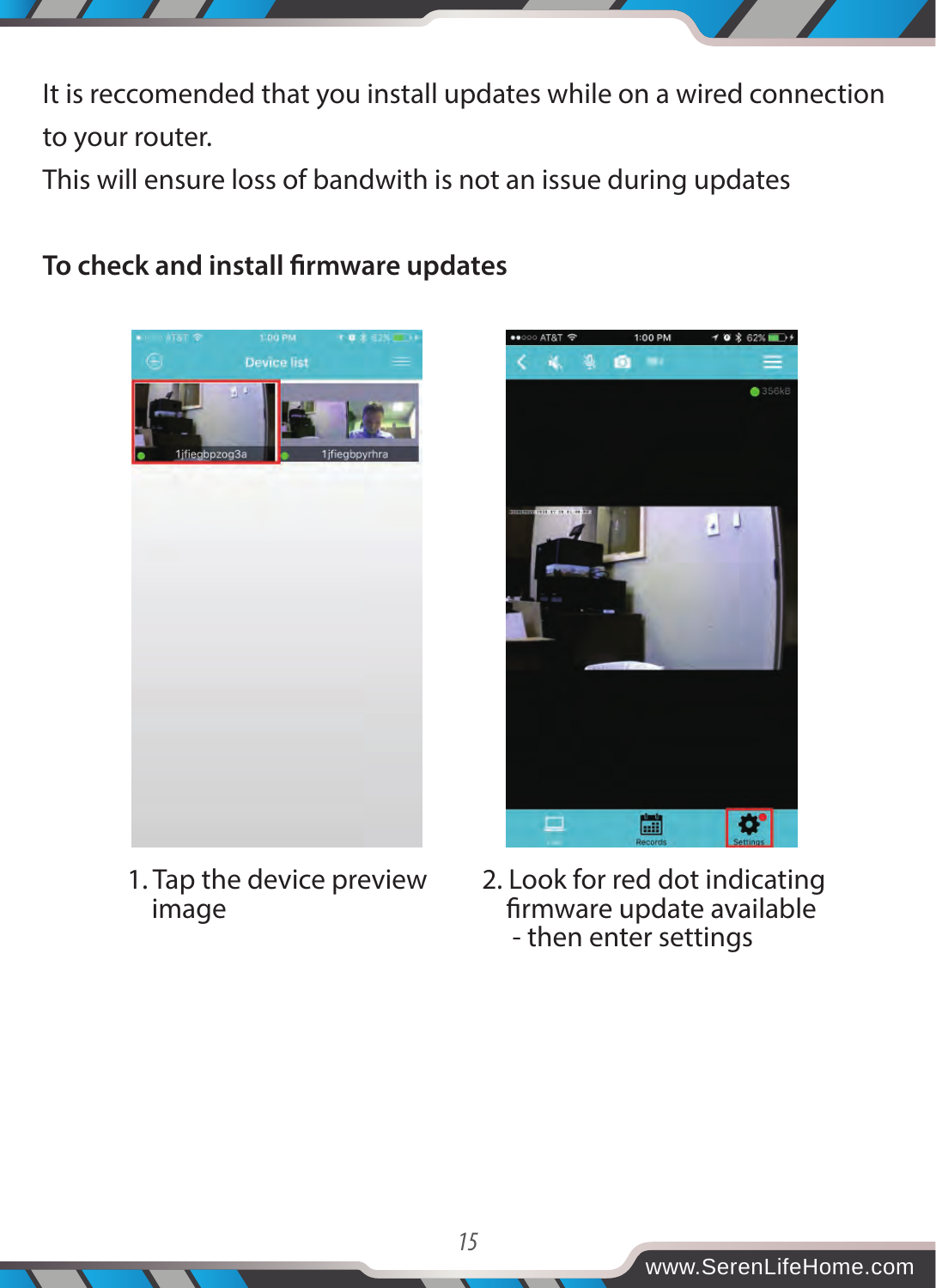|                         | <b>LO2 0M</b>   | п |
|-------------------------|-----------------|---|
|                         | <b>Settings</b> |   |
| Device guest passworu   |                 |   |
| Network                 |                 |   |
| OSD                     |                 |   |
| SD card                 |                 |   |
| <b>Storage Device</b>   |                 |   |
| Motion and Notification |                 |   |
| Schedule alerting       |                 |   |
| Schedule recording      |                 |   |
| Day/Time                |                 |   |
| System settings (New)   |                 |   |
| <b>Others</b>           |                 |   |
|                         | <b>Delete</b>   |   |
|                         |                 |   |

| <b>NTATIC</b>  | 1.03 Min<br>Settings System settings |  |
|----------------|--------------------------------------|--|
|                |                                      |  |
| ONLINE UPGRADE |                                      |  |
|                | <b>Upgrade New</b>                   |  |
|                | Software version:v3.6.1.1606241841   |  |
|                | <b>Restore to factory settings</b>   |  |
|                | <b>Restart device</b>                |  |
|                |                                      |  |
|                |                                      |  |
|                |                                      |  |
|                |                                      |  |
|                |                                      |  |
|                |                                      |  |
|                |                                      |  |
|                |                                      |  |
|                |                                      |  |
|                |                                      |  |
|                |                                      |  |
|                | Records                              |  |

| $-1787$          | E 0.1 PM                                                    | <b>THE R. P. LEWIS</b> |
|------------------|-------------------------------------------------------------|------------------------|
|                  | <settings settings<="" system="" th=""><th></th></settings> |                        |
| OME ME HOT LATER |                                                             |                        |
|                  | <b>Upgrade News</b>                                         |                        |
| Stat Mart        |                                                             |                        |
|                  | <b>Restore to factory settings</b>                          |                        |
|                  | <b>Restart device</b>                                       |                        |
|                  |                                                             |                        |
|                  | $2^{\circ}$                                                 |                        |
|                  |                                                             |                        |
|                  |                                                             |                        |
|                  |                                                             |                        |
|                  |                                                             |                        |
|                  |                                                             |                        |
|                  |                                                             |                        |
| Live             | Records                                                     | illi in                |

- 3. Scroll down to "System Settings" 4. Select Upgrade then confirm
	- 5. Now wait for the upgrade to proceed
		- It can take 5 10 minutes
	- Do not quit the app or modify the camera hardware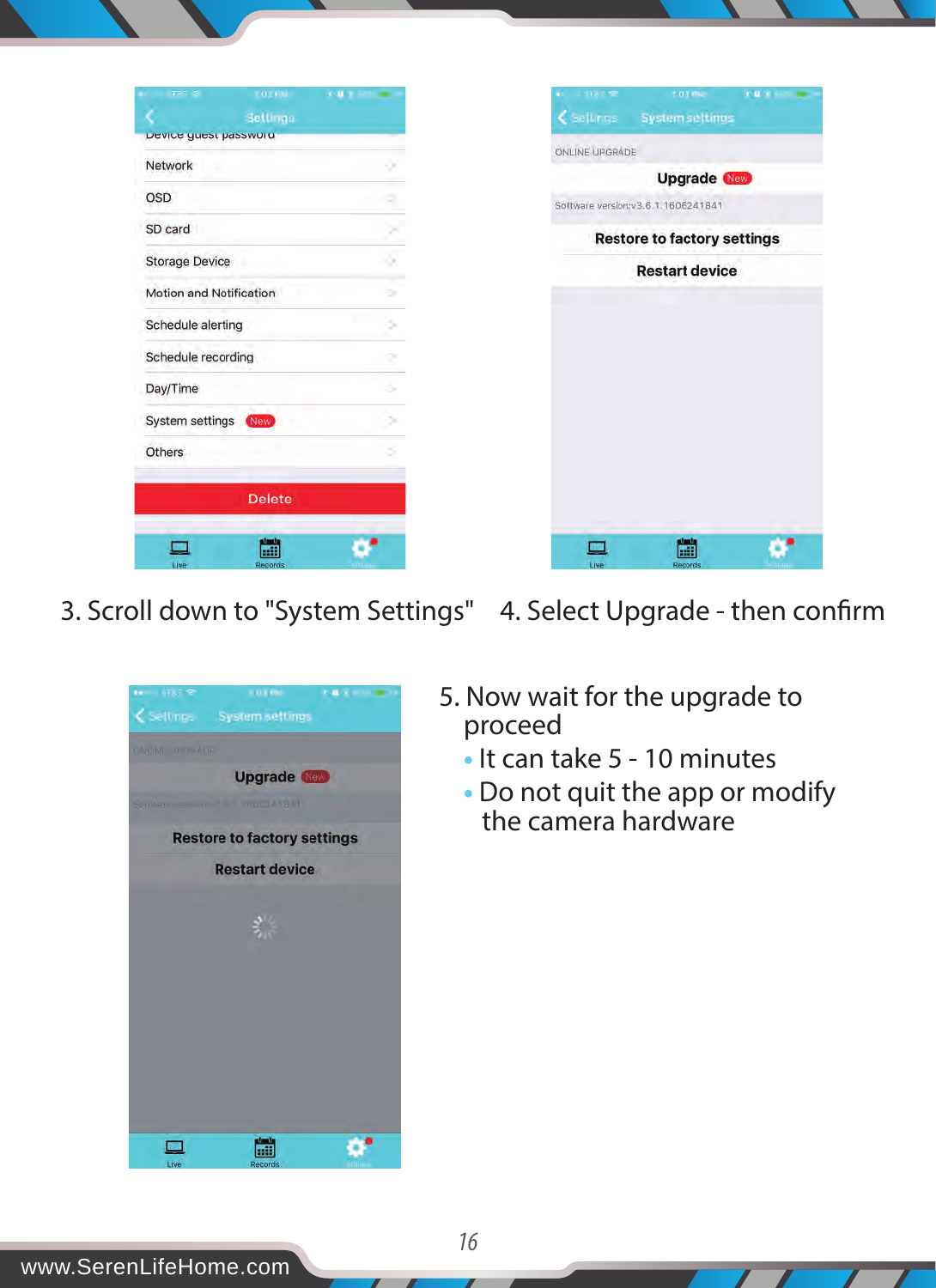![](_page_18_Picture_0.jpeg)

- 6. Once complete the app will tell you to restart the camera
	- However it should automatically restart itself
	- Wait 2-3 minutes for the camera to restart before checking the camera feed or settings
- 7. Check if any additional updates are available
	- Sometimes there will be multiple updates available in a row. Repeat the process until no new updates are available

**Desktop access link: http://cloud.serenelifehome.com/**

Other issues? Check our FAQ resources and contact support online!

## **www.SereneLifeHome.com**

## **Compatible Products:**

You can add any number of SereneLife cameras to your account with us to monitor multiple locations!

![](_page_18_Picture_11.jpeg)

![](_page_18_Picture_12.jpeg)

![](_page_18_Picture_13.jpeg)

![](_page_18_Picture_14.jpeg)

#### IPCAMHD12 IPCAMHD15 IPCAMHD61 IPCAMHD82

#### **Troubleshooting Can't connect to WiFi**

- Connect the ethernet cable and check connection is working
- Go to "camera settings" > "network" Check the WiFi status is enabled and "List" displays your home network - doublecheck the password.
- In the Ethernet tab disable the ethernet connection to force the camera to look for available WiFi network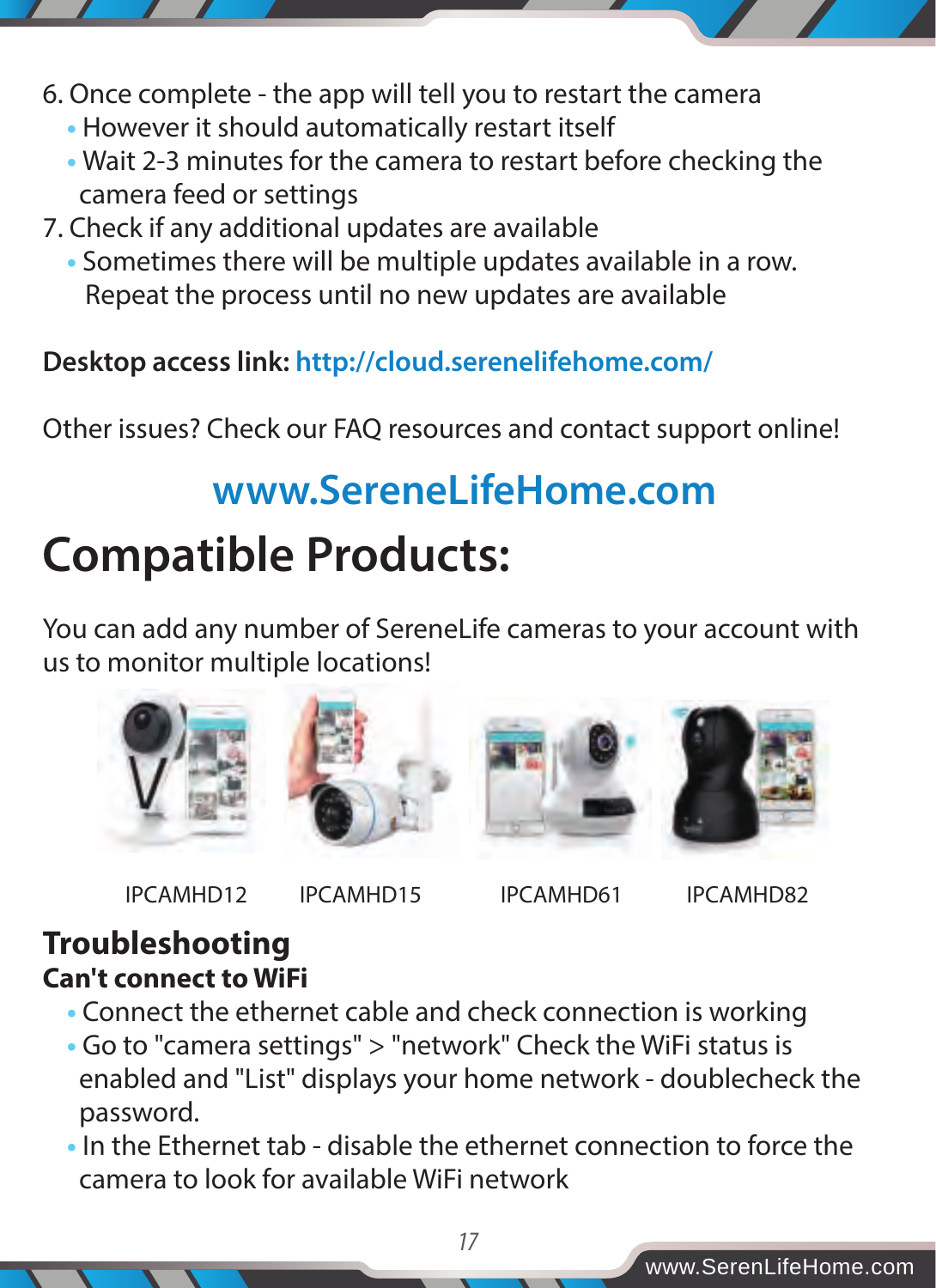#### **Still having trouble?**

- Try deleting the camera entry from your account
- Hardware rest the camera
- Add the camera as a new device

#### **SD Card is not recognized by the camera**

- Check the card is class 10 32g or less
- Insert the card while the camera is powered down then power up
- Try reformatting the card using your computer using "FAT32"
- Test multiple SD cards

#### **App is crashing - a feature is not working**

- Check for app updates
- Check for camera firmware updates
- Contact support with app version, mobile device model and OS version so we can update the app and fix the issue

#### **Features:**

- Wi-Fi IP Network Camera
- Hi-Res HD Display Video Output
- Scan the QR Code & Get Connected
- Easy Setup via P2P Technology: Plug-and-Play
- Hard-Wire Connection Ability, Ethernet Cable
- Connect & Control via the Downloadable 'Serene Viewer' App
- Built-in Microphone & Speaker for 2-Way Audio Communication
- PTZ (Pan Tilt Zoom) Controlled Remotely
- Micro SD Memory Card Slot
- Cloud Box Storage Support
- Motion Detector Function Mode
- Real-Time App Push Notification Alerts
- Night Vision & Low-Light Video Pickup
- LED Indicator Lights
- Image Configuration: Brightness, Contrast, Saturation, Sharpness
- Perfect for Home, Office or Business Use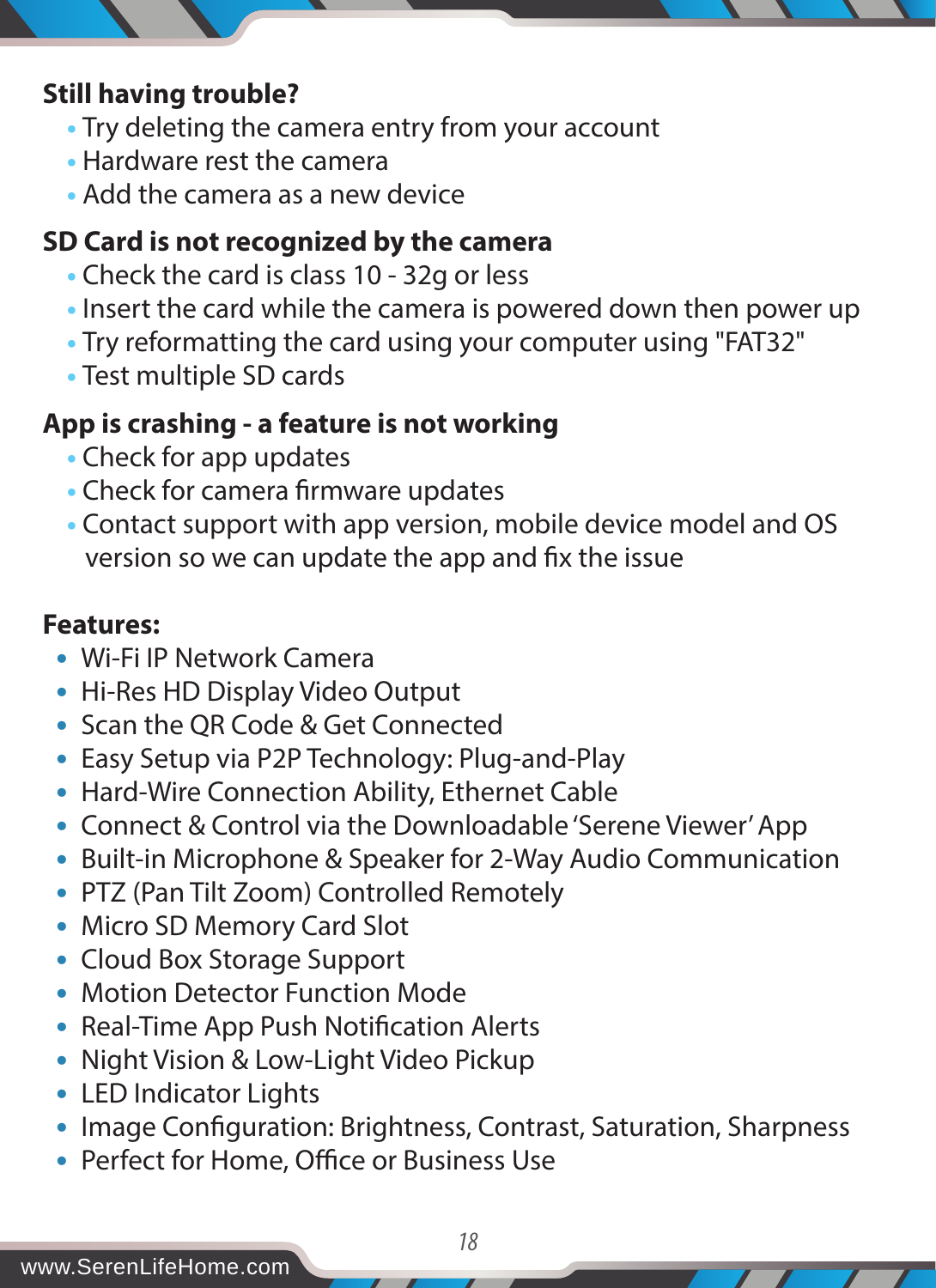#### **The "SereneViewer" App:**

- Free to Download & Easy-to-Use
- Gives you Remote Access to Live or Recorded Video
- Works with All of Today's Latest Smartphones & Tablets
- Camera Management: Control, View & Add Additional Cameras
- Scheduled Recording: Set the Timer for Automatic Start Times
- Configurable Picture Adjustment Settings
- Android & iOS Support

#### **Technical Specs:**

- Imaging Sensor: 1/4" Color CMOS
- Video Resolution: Up to 720p (1280 x 720 Pixels) 30FPS
- Video File Format MJPEG (H.264 Compression)
- Night Vision Distance 32"+ ft. (0.01 LUX)
- Wi-Fi Wireless Network: 2.4G WiFi -- IEEE802.11b/g/n
- Protocols: TCP/IP, UDP/IP, HTTP, DHCP, RTMP, MUTP
- Ethernet Network: 10/100Mbps, RJ-45 Interface
- P2P Technology Plug and Play
- Maximum Micro SD Card Support Size: 64 GB
- Lighting Frequency: 50/60Hz
- Audio Compression: AAC (Advance Audio Coding)
- Video Compression: H.264
- Maximum Micro SD Memory Card Support: Up to 64GB
- Power Supply: DC 5V
- Dimensions (L x W x H): 4.7" x 3.3" x 3.3"
- Sold as: 1